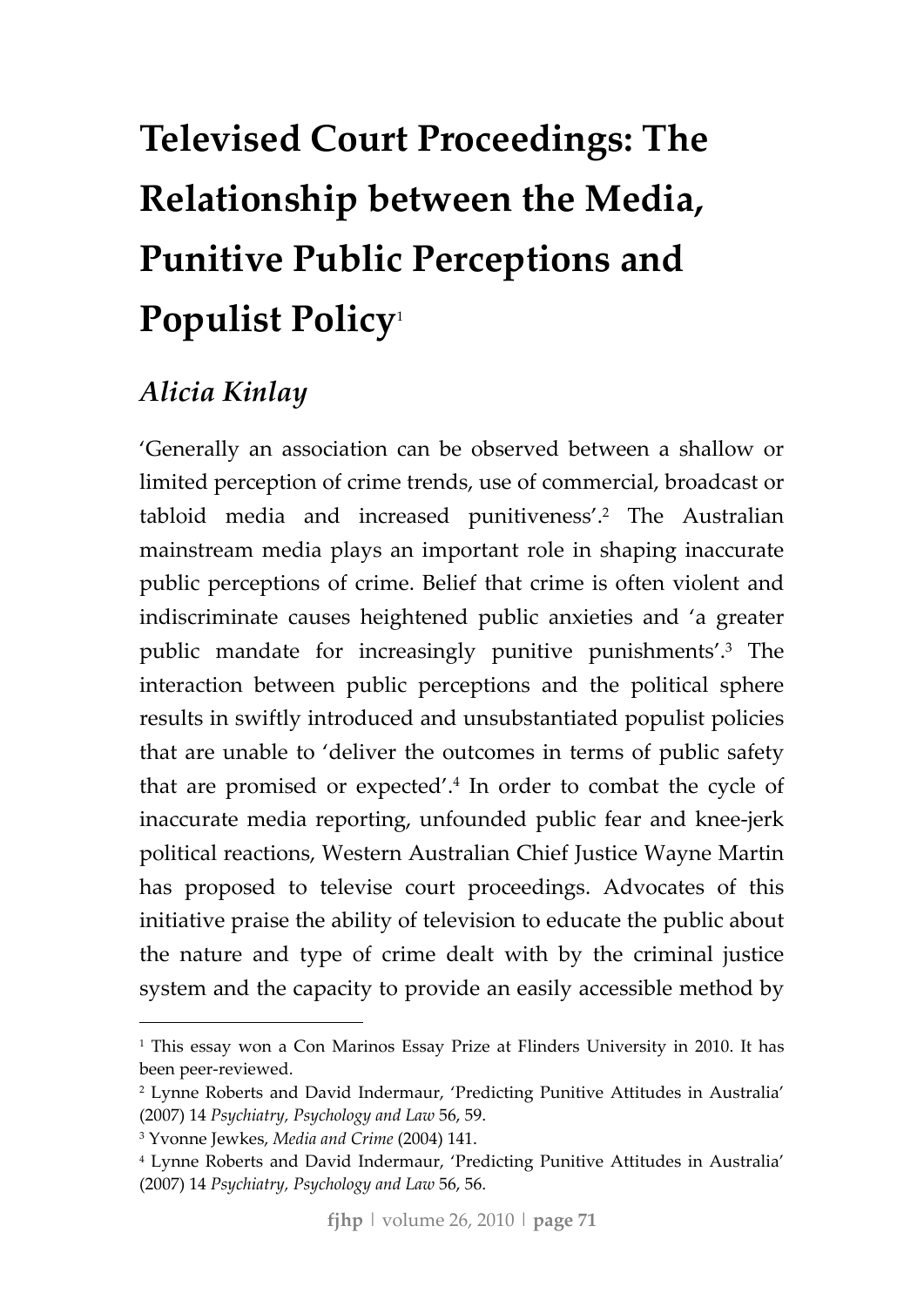which the community can accurately scrutinise the sentencing process. 'Critics of televised trials propose it is what television does with the trial footage that is potentially so damaging'.5 The administrators responsible for presenting televised criminal trials are required to tread a fine line. The presentation must be sufficiently engaging and interesting, while concurrently maintaining a true representation of the proceedings. The aim of this paper is to explain the relationship between the media, public perceptions and the political arena and to evaluate the televising of court proceedings as a potential solution to punitive public attitudes.

With the increase of technology use the Australian public has greater access to crime news, through television and electronically available print-based mediums<sup>6</sup> and therefore relies on the media to inform them about criminal justice matters. Roberts and Indermaur claim that 'the general public forms their views about crime and punishment through personal experience, political representations and media portrayals of crime and justice'.7 However, the majority of the community has had little or no firsthand experience with crime or the criminal justice system<sup>8</sup> which effectively counts out personal experience. Consequently, Australian studies have revealed that the community's principal supplier of crime information is the mainstream media.<sup>9</sup> Attempts

<sup>5</sup> Paul Mason, *Court on Camera: Electronic Broadcast Coverage of the Legal Proceedings* (2001) Picturing Justice: The Online Journal of Law and Popular Culture <http://www.usfca.edu/pj/camera‐mason.htm> at 10 October 2009.

<sup>6</sup> Yvonne Jewkes, *Media and Crime* (2004) 144.

<sup>7</sup> Lynne Roberts and David Indermaur, 'Predicting Punitive Attitudes in Australia' (2007) 14 *Psychiatry, Psychology and Law* 56, 59.

<sup>8</sup> Paul Mason, *Court on Camera: Electronic Broadcast Coverage of the Legal Proceedings* (2001) Picturing Justice: The Online Journal of Law and Popular Culture <http://www.usfca.edu/pj/camera‐mason.htm> at 10 October 2009.

<sup>9</sup> Lynne Roberts and David Indermaur, 'Predicting Punitive Attitudes in Australia' (2007) 14 *Psychiatry, Psychology and Law* 56, 59.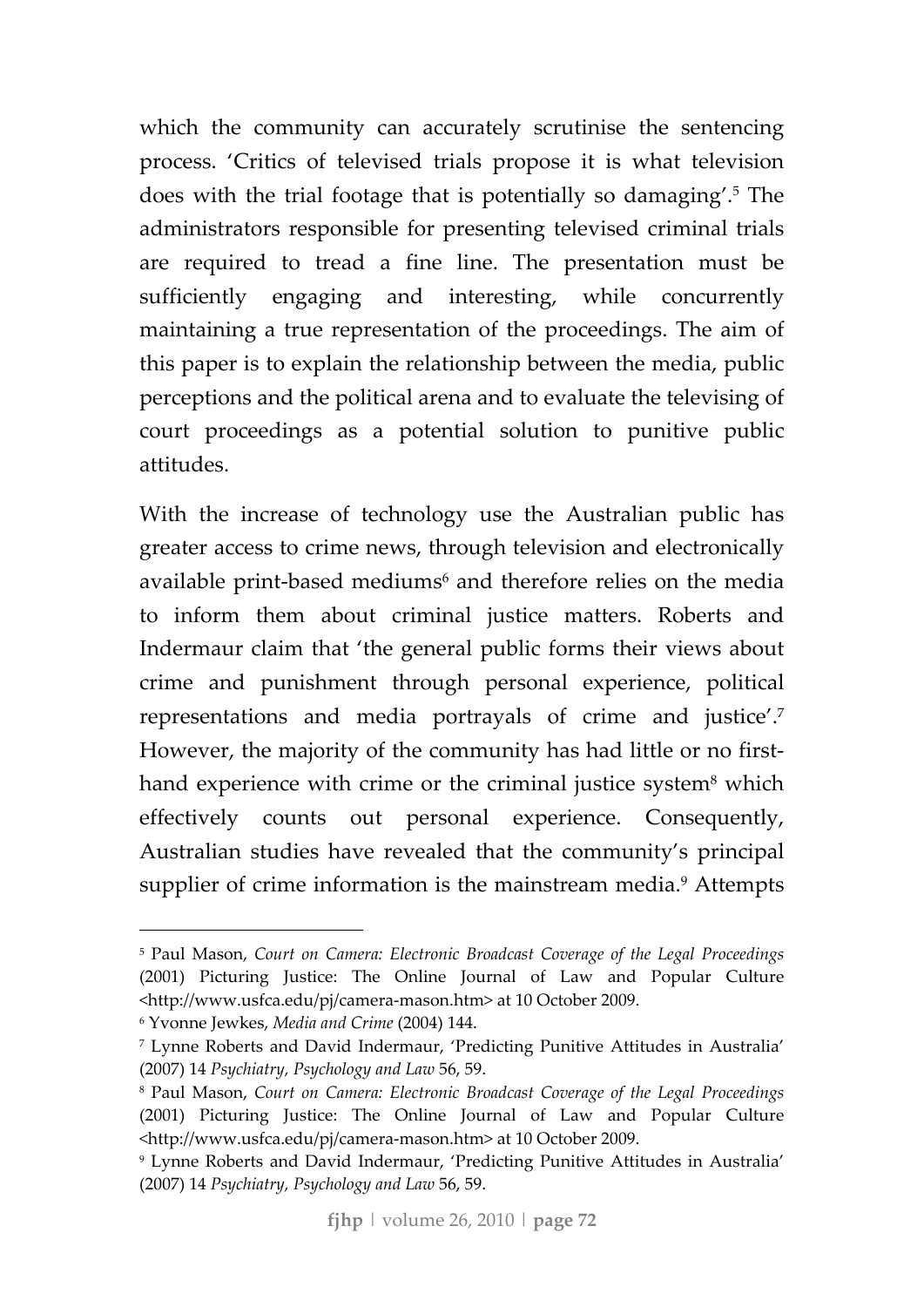to measure the impact of the media on the public is problematic,<sup>10</sup> and there are differences of opinion in this regard. For example, Mason argues that the public 'rely on media reports and representations of it to supplement their knowledge'.11 In contrast, Jewkes sees the public as a 'passive audiences soaking up media influences in isolation of their lived experience'.12 However, there is little doubt that 'media use … is centrally implicated in the routines and practices of everyday life and is inextricably interwoven into people's biographies and the stories they tell about themselves'.13

Such heavy reliance on the mainstream media is problematic due to the tendency to selectively distort and manipulate crime news, creating a false picture of crime.14 The general public naively assumes that 'the news simply reports the "facts" of an event'15 like 'a mirror reflecting "real life"'.16 However, Jewkes suggests that the media 'might be more accurately thought of as a prism, subtly bending and distorting the view of the world it projects'.17 The media is likely to focus on crime stories that are "newsworthy" or economically beneficial. The media misrepresents crime in four predominant ways involving the type of crime, the amount of crime, the context in which crime occurs and the relationship between victim and offender. It has been shown that such distortion significantly impacts the public's

<sup>12</sup> Yvonne Jewkes, *Media and Crime* (2004) 142.

<sup>10</sup> Yvonne Jewkes, *Media and Crime* (2004) 144.

<sup>11</sup> Paul Mason, *Court on Camera: Electronic Broadcast Coverage of the Legal Proceedings* (2001) Picturing Justice: The Online Journal of Law and Popular Culture <http://www.usfca.edu/pj/camera‐mason.htm> at 10 October 2009.

<sup>13</sup> Yvonne Jewkes, *Captive Audience: Media, Masculinity and Power in Prisons* (2002) as cited in Yvonne Jewkes, *Media and Crime* (2004) 143.

<sup>14</sup> Yvonne Jewkes, *Media and Crime* (2004) 141.

<sup>15</sup> Ibid 37.

<sup>16</sup> Ibid.

<sup>17</sup> Yvonne Jewkes, *Media and Crime* (2004) 37.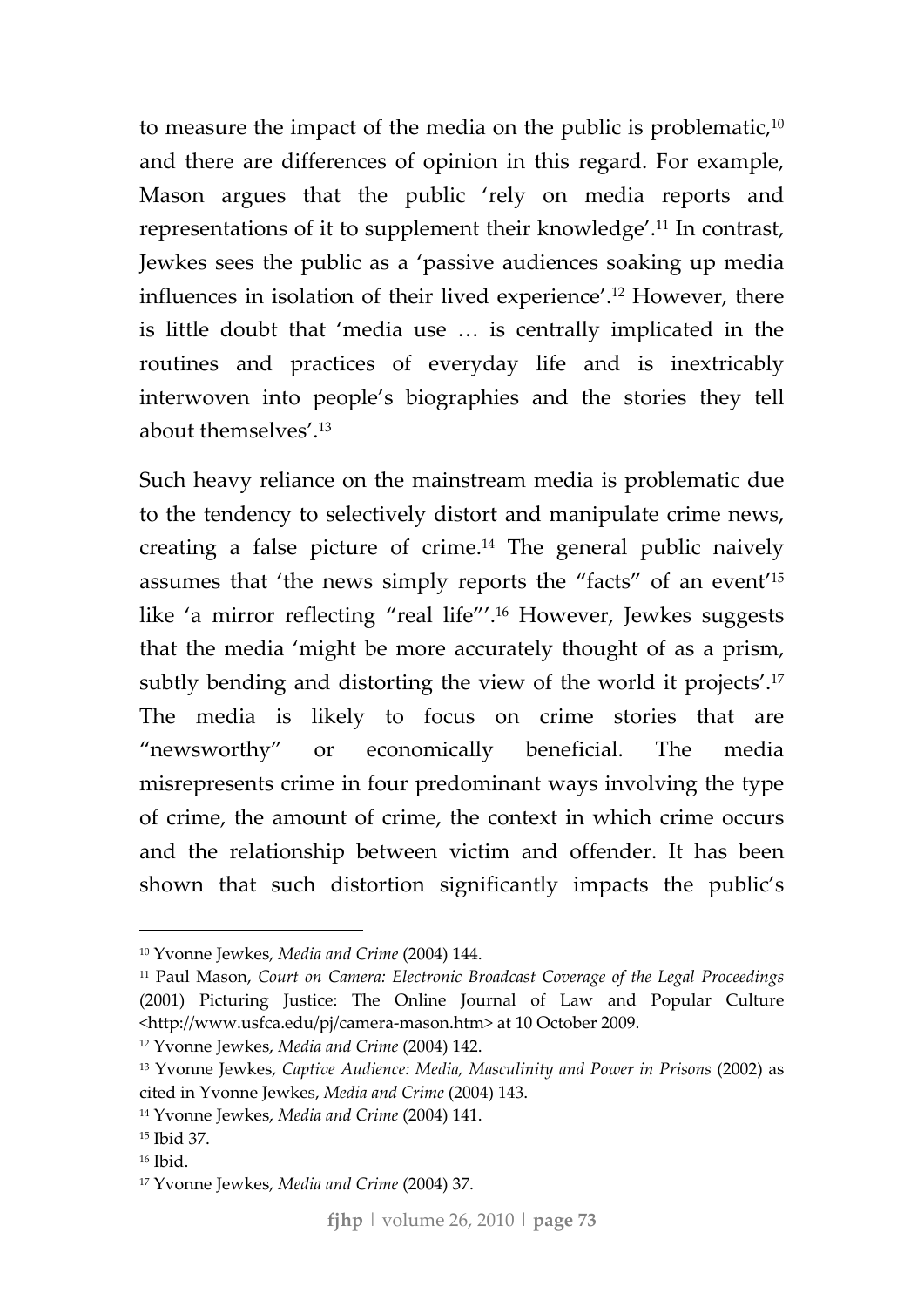perception of crime. For example, 7 out of 10 survey respondents, in a 2005 study conducted by Indermaur and Roberts, believed that crime in Australia had increased, despite falling crime rates.18 Significantly, escalating crime rates have 'largely been accepted as a "social fact"'19 in Australia. The media also manipulates the type of crime that is portrayed with violent and sexual crimes constantly over-reported,<sup>20</sup> coupled with a distressing undertone that 'crime is spontaneous, random and indiscriminate'.21 The majority of serious crime including murder, rape and sexual assault are committed by people known to the victim and occur more commonly in certain socio-economic groups and geographical locations.22 However, due to the media's representation that crime is 'random, meaningless, unpredictable and ready to strike at any time',<sup>23</sup> members of the public live in great fear that they will be victimised.

This fear of crime, as fuelled by the media, creates a strong sense of punitiveness among the Australian public. Punitiveness can be described as the community's wish to punish and deter offenders of crime. The public calls for a greater police presence and a tougher criminal justice system. They want more convictions, increased rates of imprisonment and longer sentence lengths.<sup>24</sup> In order to measure the prevalence of punitive attitudes in Australia

<sup>18</sup> David Indermaur and Lynne Roberts, *Perceptions of Crime and Justice* (2005) as cited in Lynne Roberts and David Indermaur, 'Predicting Punitive Attitudes in Australia' (2007) 14 *Psychiatry, Psychology and Law* 56, 62.

<sup>19</sup> Garland, *The culture of control: Crime and social order in contemporary society* (2001) as cited in Lynne Roberts and David Indermaur, 'Predicting Punitive Attitudes in Australia' (2007) 14 *Psychiatry, Psychology and Law* 56, 59.

<sup>20</sup> Yvonne Jewkes, *Media and Crime* (2004) 141.

<sup>21</sup> Ibid 155.

<sup>22</sup> Chermak, *Crime in the News Media: A Refined Understanding of How Crimes Become News* (1994) 125 as cited in Yvonne Jewkes, *Media and Crime* (2004) 47.

<sup>23</sup> Yvonne Jewkes, *Media and Crime* (2004) 47.

<sup>24</sup> Lynne Roberts and David Indermaur, 'Predicting Punitive Attitudes in Australia' (2007) 14 *Psychiatry, Psychology and Law* 56, 57.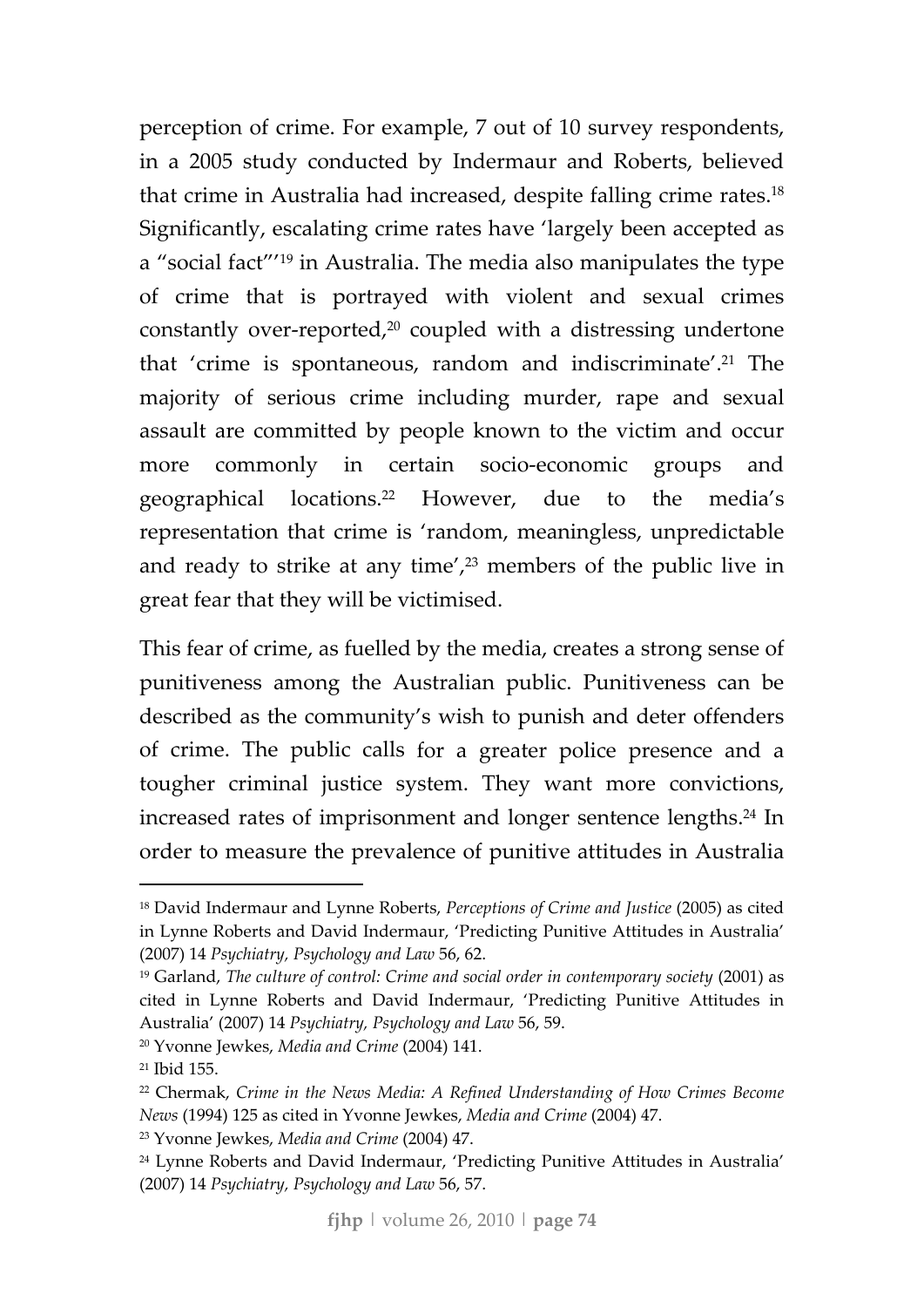an AuSSA survey was conducted in 2005. Significantly, 73% of respondents indicated that people who break the law should be given stiffer sentences.25 There are many Australian studies that have considered the causes of punitiveness. Some directly recognise the impact of the mainstream media and others focus on indirect links. O'Connell and Whelan examined the relationship between media exposure and punitiveness. They found that 'the news media tends to facilitate a hardening of attitudes to crime and punishment'.26 Hogan, Chiricos and Gertz conducted studies of individual differences in punitiveness and revealed that demographic predictors, political orientation, the salience of crime (as indicated by victimisation and fear of crime) and beliefs about crime are most relevant predictors of punitive attitudes.<sup>27</sup> Building on this research, Roberts and Indermaur found that people's knowledge and beliefs of crime underpin punitive attitudes to a greater extent than demographics, political orientation, religious attendance or media use.28 Based on this evidence, media exposure is either directly or indirectly related to punitive attitudes among the community. Such punitive attitudes based on inaccurate public perceptions have the ability to influence public policy.

The media's selective portrayal of crime can be understood in a pragmatic or economic sense. They are in the business of selling newspapers and gaining television ratings.29 However, the media cannot be the only source of blame. Although the media can be said to fuel public fears, politicians are responsible for the 'exploitation of public fears'.30 Punitive policies presented by

<sup>25</sup> Lynne Roberts and David Indermaur, 'Predicting Punitive Attitudes in Australia' (2007) 14 *Psychiatry, Psychology and Law* 56, 57.

<sup>26</sup> Ibid 59.

<sup>27</sup> Ibid 57.

<sup>28</sup> Ibid 62.

<sup>29</sup> Yvonne Jewkes, *Media and Crime* (2004) 141.

<sup>&</sup>lt;sup>30</sup> Lynne Roberts and David Indermaur, 'Predicting Punitive Attitudes in Australia'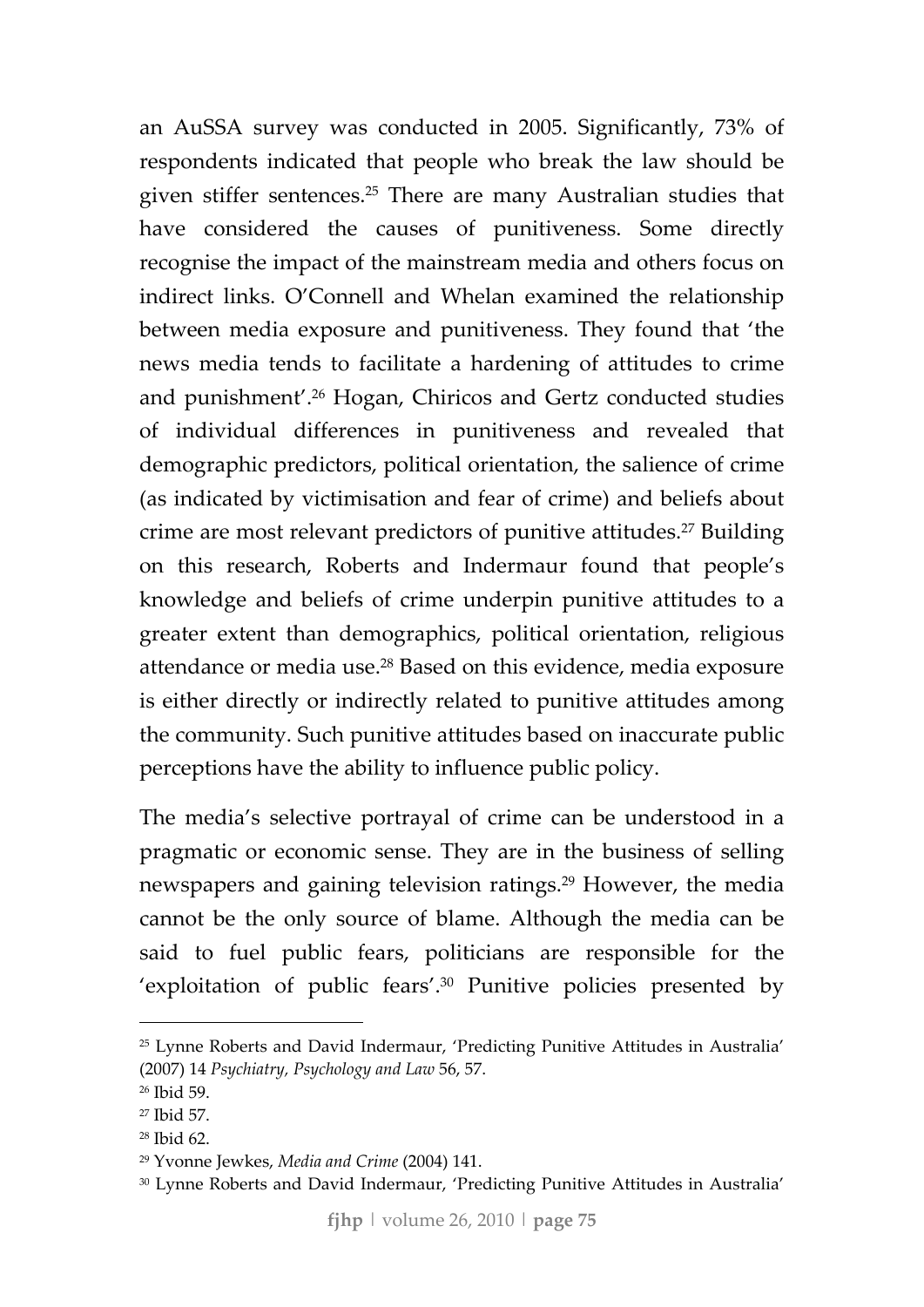politicians are popular and win votes.31 Jewkes describes the situation in Britain: 'for two decades a version of 'populist punitiveness' has characterised British governments' attitudes to penal policy, a stance which has replicated in the US and in many other countries around the world,'32 including Australia. Jewkes notes that 'there seems to be little opposition from any political party in the UK to proposals to incarcerate even younger children, to introduce curfews, to bring in legislation to prevent large 'unauthorised' gatherings and to introduce new and harsher measures'.33 These ideas are not limited to the United Kingdom and can be seen in Australia. South Australian Premier, Mike Rann has won votes with his "tough on crime" mantra and carved out a politically viable territory for the Labour party.34 A recent example of Mr Rann's punitive populist policy can be seen in the introduction of the 'world's toughest'<sup>35</sup> anti-bikie legislation.<sup>36</sup> These new laws make it illegal for bikies to associate with one another. The government has emotively described the laws as 'powerful tools to cut the legs out from under these criminal bikie gangs'.37 However, there is no evidence supporting the success of this approach and a debate flares about the violation of international human rights. As a spokesperson for the Gypsy

<sup>33</sup> Yvonne Jewkes, *Media and Crime* (2004) 59.

<u> Andreas Andreas Andreas Andreas Andreas Andreas Andreas Andreas Andreas Andreas Andreas Andreas Andreas Andr</u>

<sup>(2007)</sup> 14 *Psychiatry, Psychology and Law* 56, 56.

<sup>31</sup> Ibid.

<sup>32</sup> Yvonne Jewkes, *Media and Crime* (2004) 58.

<sup>34</sup> Michael Jacobs, *Tough talk is rough justice* (2004) The Adelaide Review <http://www.adelaidereview.com.au/archives/2004\_08/issuesandopinion\_story7.sht ml> at 12 October 2009.

<sup>35</sup> Premier of South Australia, Mike Rann, *SA Set for World's Toughest Anti‐Bikie Laws* (2008) The Government of South Australia

<sup>&</sup>lt;http://www.ministers.sa.gov.au/news.php?id=3097> at 20 October 2009.

<sup>36</sup> *Serious and Organised Crime (Control) Act 2008* (SA).

<sup>37</sup> Premier of South Australia, Mike Rann, *SA Set for World's Toughest Anti‐Bikie Laws* (2008) The Government of South Australia

<sup>&</sup>lt;http://www.ministers.sa.gov.au/news.php?id=3097> at 20 October 2009.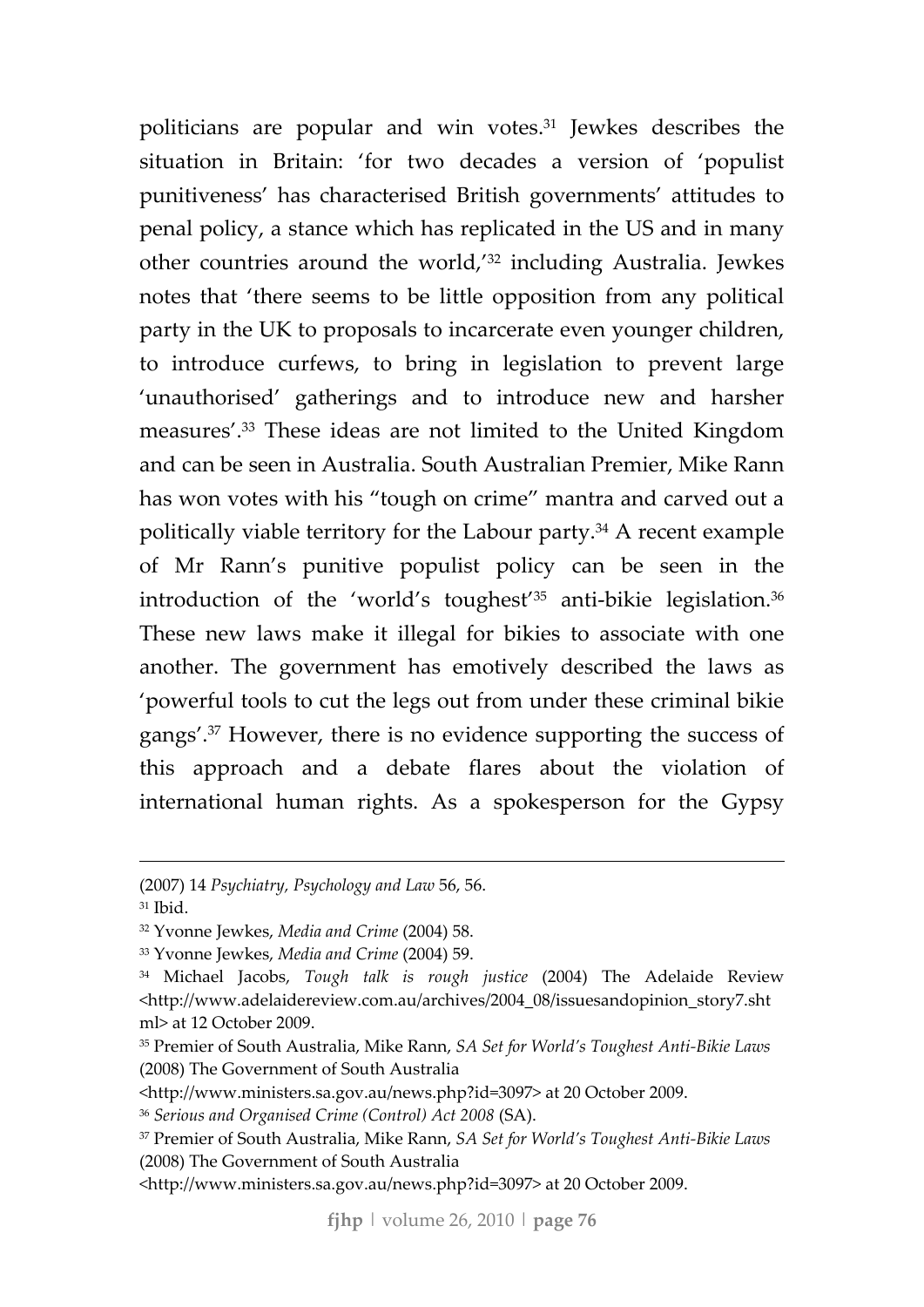Jokers put it '[t]here is good and bad in all walks of life ‐ even the police, judges, press commit crimes … [s]hould we impose non‐ association laws on these associations?'38 Jacobs remembers that 'once upon a time there was a Labour Party which prided itself on its practical sensitivity to international laws and treaties. Now you can't even have the discussion. It is lost in personal abuse and chest‐thumping about being tough on crime'.39 How can Australia overcome these knee‐jerk, tough on crime political reactions supported by inaccurate and punitive public perceptions? The answer may lie in educating the public and undoing the negative effects of media representations.

Roberts and Indermaur suggest that the association between knowledge of the criminal justice system and punitive attitudes is so strong that in order to alter punitive beliefs the public will need to be educated about crime and the criminal justice system.40 Furthermore, studies have indicated that punitiveness decreases with increased education.<sup>41</sup> But how can the public be educated? One idea is to televise criminal proceedings. Western Australia's Chief Justice Wayne Martin advocates this idea in order to bring greater transparency to the states court system.42 The notion of crime on television is far from a novel idea. In fact, '[c]rime has been exploited as commercial entertainment since the earliest days

<sup>38</sup> Steve Larkin, *Bikie Gangs Unite to Protest South Australia's Anti‐Bikie Laws* (2009) News.com.au <http://www.news.com.au/story/0,,25186217‐2,00.html> at 20 October 2009.

<sup>39</sup> Michael Jacobs, *Tough talk is rough justice* (2004) The Adelaide Review <http://www.adelaidereview.com.au/archives/2004\_08/issuesandopinion\_story7.sht ml> at 12 October 2009.

<sup>40</sup> Lynne Roberts and David Indermaur, 'Predicting Punitive Attitudes in Australia' (2007) 14 *Psychiatry, Psychology and Law* 56, 62.

<sup>41</sup> Lynne Roberts and David Indermaur, 'Predicting Punitive Attitudes in Australia' (2007) 14 *Psychiatry, Psychology and Law* 56, 58.

<sup>42</sup> Debbie Guest, *Put trials on the web says top judge* (2009) The Australian <http://www.theaustralian.news.com.au/story/0,25197,25964257‐5013404,00.html> at 12 October 2009.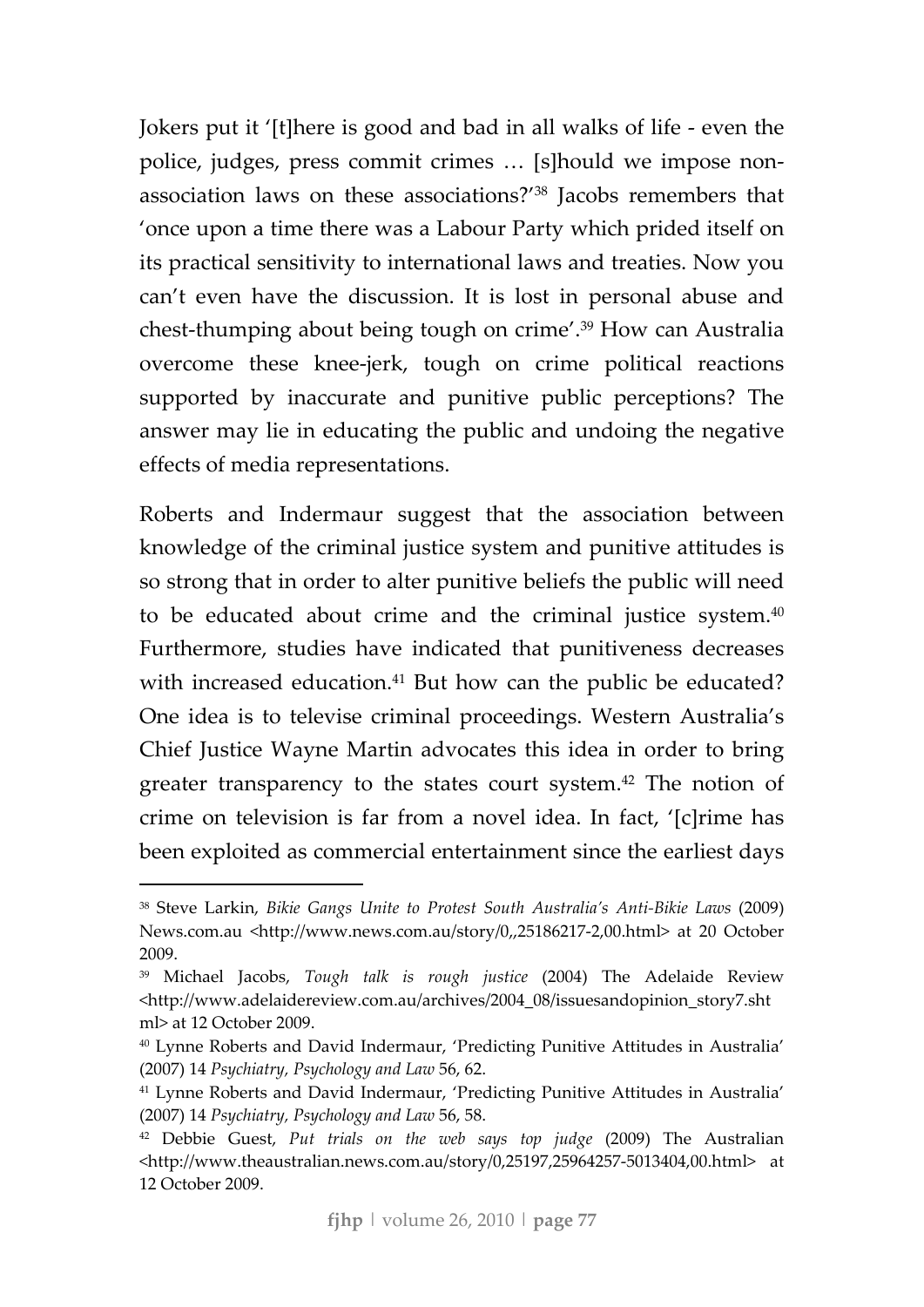of cinema and remains the most salient theme in television dramas and reality shows'.43 A multitude of crime entertainment exists, Law and Order, Crime Scene Investigation, Judge Judy, Boston Legal, Real Crimes, Rush and Underbelly, are a few examples. It seems that the Australian public is both fascinated and alarmed by crime.44 Public interest in crime news has lead to the televisation of criminal trials in Australian legal history. The first example was in 1981 when television cameras broadcast live from the first coronial inquiry into the death of Azaria Chamberlain, colloquially known as "the dingo took my baby" case.45 More recently, in May 1995, Justice Teague of the Supreme Court became the first judge to approve the televising of a criminal sentence in a Victorian court.46 This decision was strongly opposed by lawyers for the defendant and bought issues of media selectivity to the forefront. However, advocates of this approach suggest that the advantages outweigh the disadvantages.

Television has become an important educational tool in our society. Many reality television shows and documentaries propound to be a rich source of information for the public to consume. Justice Teague's decision to allow the televising of court proceedings was based upon this proposition. His decision, along with earlier Australian telecasts, has been 'hailed for permitting the public to gain an appreciation of positive aspects of legal work and judicial administration which would not otherwise have been considered newsworthy'.47 In stark contrast with media reporting

<sup>43</sup> Yvonne Jewkes, *Media and Crime* (2004) 143.

<sup>44</sup> Ibid.

<sup>45</sup> Martin Hirst and Roger Patching, *Journalism Ethics: Arguments and Cases* (2007) Oxford University Press

<sup>&</sup>lt;http://www.oup.com.au/orc/extra\_pages/higher\_education/hirst\_\_and\_\_patching/ tv cameras in courts> at 14 October 2009.

<sup>46</sup> Ibid.

<sup>47</sup> Daniel Stepniak, 'Televising Court Proceedings' (1995) 10 *UNSW Law Journal* 488,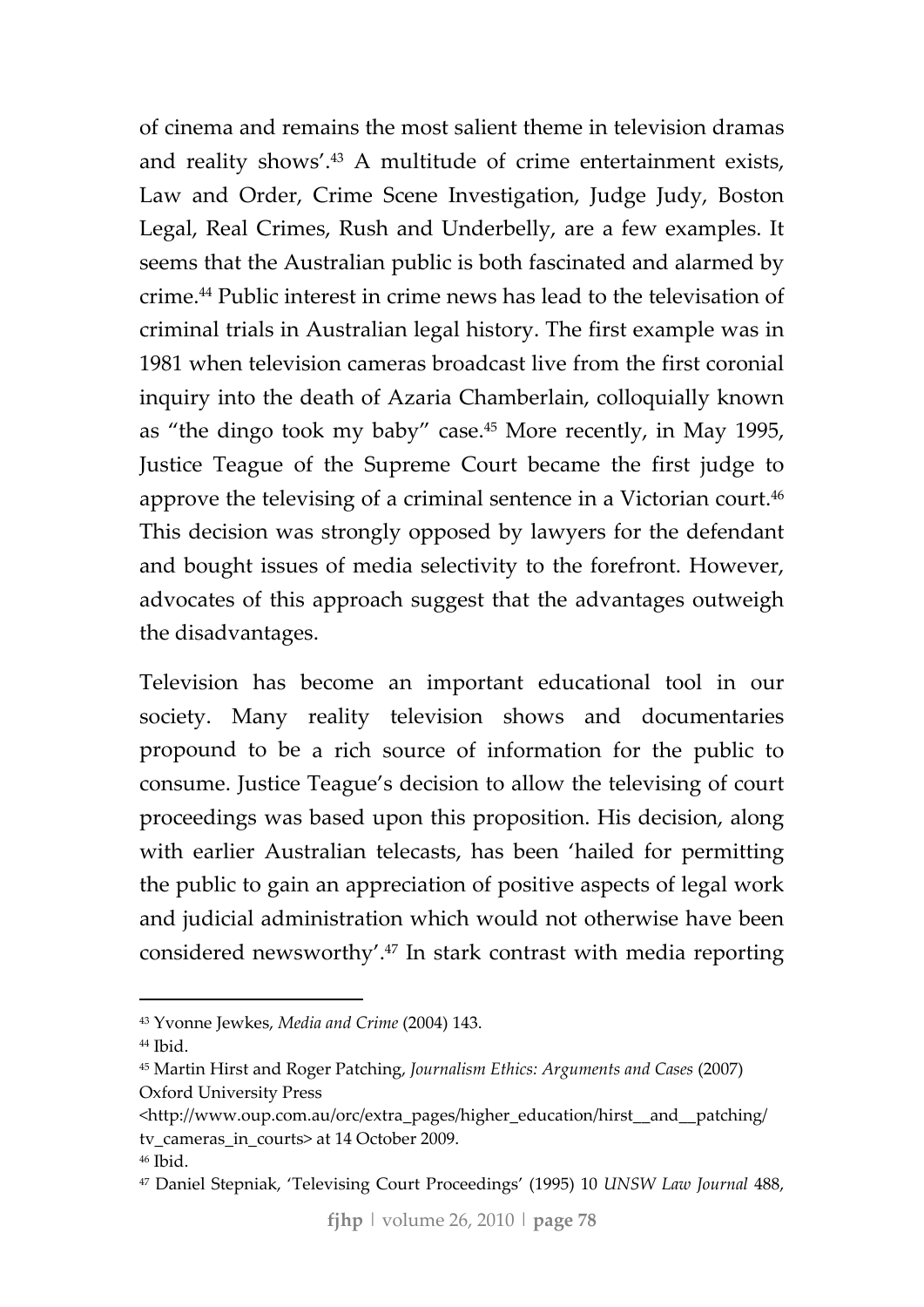of crime news, 'television does not distort proceedings but simply shows them, warts and all.'48 Putting cameras in the courtroom allows the public to gain a realistic appreciation of crime dealt with by the courts. This includes the type, frequency and context of criminal behaviour, as well as the relationship between the victim and offender. In this way, televising court proceedings has the 'capacity to restore some balance to public perceptions of judicial matters coloured by the press<sup>'49</sup> but is it enough to inhibit the formation of punitive attitudes? Green notes that 'ignorance pervades the interplay between crime, politics and public options';50 indicating that increased education may have a positive impact on public perception and, thus, punitive attitudes. However, Jewkes insists that 'fear of crime is more likely to be governed by uncertainties than known probabilities'.51 This view suggests that even if the public are aware that only a small percentage of crime is characterised by violence and that random, indiscriminate attacks are rare; they will nevertheless continue to be fearful of victimisation and their punitive attitudes will remain unchanged. In addition, due to the influences of popular crime shows the public may be more attracted to criminal cases involving violence. Coupled with the overrepresentation of violent crime by the media, this has the potential to increase punitive attitudes among a community who severely overestimates the rate

<u> Andreas Andreas Andreas Andreas Andreas Andreas Andreas Andreas Andreas Andreas Andreas Andreas Andreas Andr</u>

<sup>491.</sup>

<sup>48</sup> Paul Mason, *Court on Camera: Electronic Broadcast Coverage of the Legal Proceedings* (2001) Picturing Justice: The Online Journal of Law and Popular Culture <http://www.usfca.edu/pj/camera‐mason.htm> at 10 October 2009.

<sup>49</sup> Daniel Stepniak, 'Televising Court Proceedings' (1995) 10 *UNSW Law Journal* 488, 491.

<sup>50</sup> Green, 'Public opinion versus public judgement about crime: Correcting the 'comedy or errors'' (2006) 46 *British Journal of Criminology* 131, 132 as cited in Lynne Roberts and David Indermaur, 'Predicting Punitive Attitudes in Australia' (2007) 14 *Psychiatry, Psychology and Law* 56, 62.

<sup>51</sup> Yvonne Jewkes, *Media and Crime* (2004) 165.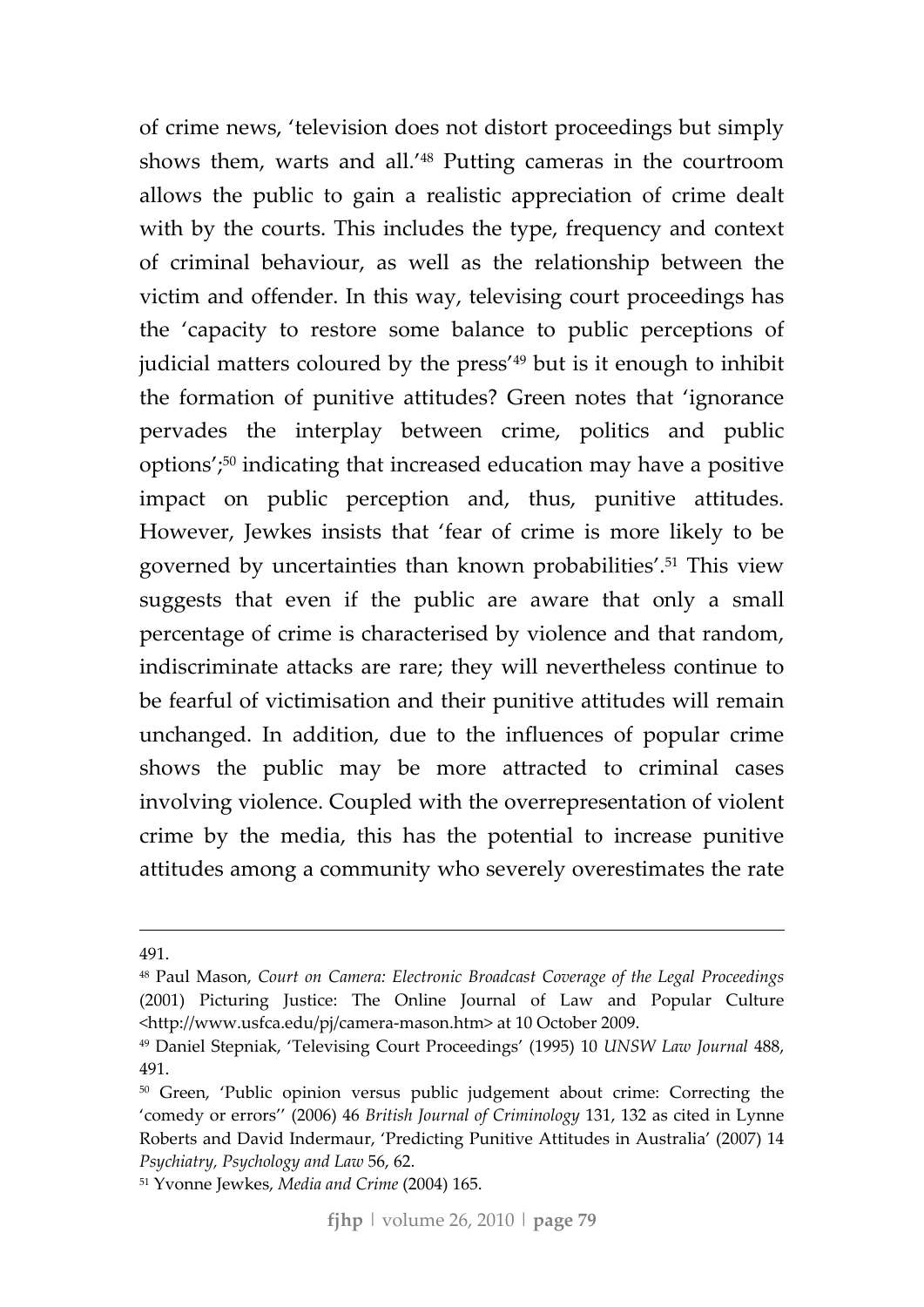of violent crime. Although these may be the immediate impacts of televising criminal trials, perhaps a long term relationship between the community and the reality of crime would result in exposure to a greater range of cases and impact positively on punitive public perception.

The broadcasting of court proceedings within the community has particular relevance in relation to sentencing. Here the notion of education can be extended to public scrutiny of the administration of justice. The issue of sentencing has enjoyed significant traction in the media, for all the wrong reasons. As Chief Justice Gleeson put it '…you don't get stories about a bridge staying up, it's not newsworthy if a bridge stays up. But if a bridge falls down, that's pretty big news'.52 Similarly, it is not newsworthy when a sentencing judge takes all matters into account and delivers an appropriate sentence, but when 'judge hands down ridiculously light decision' that's newsworthy.<sup>53</sup> There are many positive news stories that they public will never hear, but perhaps even more dangerous, are the reports that provide half the information, because '[u]nless the community is informed of the material placed before a sentencing judge, it is not possible to arrive at an informed conclusion'.54 Such reporting has led to the criminal justice system being characterised as overly lenient and is the foundation upon which the public voices their support for punitive policies. If administered properly, televised court proceedings will provide the public with an unbiased and comprehensive account of all the information available to the sentencing judge. This would allow the community to make educated decisions about whether or not a

<u> 1989 - Johann Barbara, martxa al</u>

<sup>52</sup> Sarah Tempest, 'TV Cameras in Court' (2007) 1 *Brief* 8, 10.

<sup>53</sup> Ibid.

<sup>54</sup> Michael Jacobs, *Tough talk is rough justice* (2004) The Adelaide Review <http://www.adelaidereview.com.au/archives/2004\_08/issuesandopinion\_story7.sht ml> at 12 October 2009.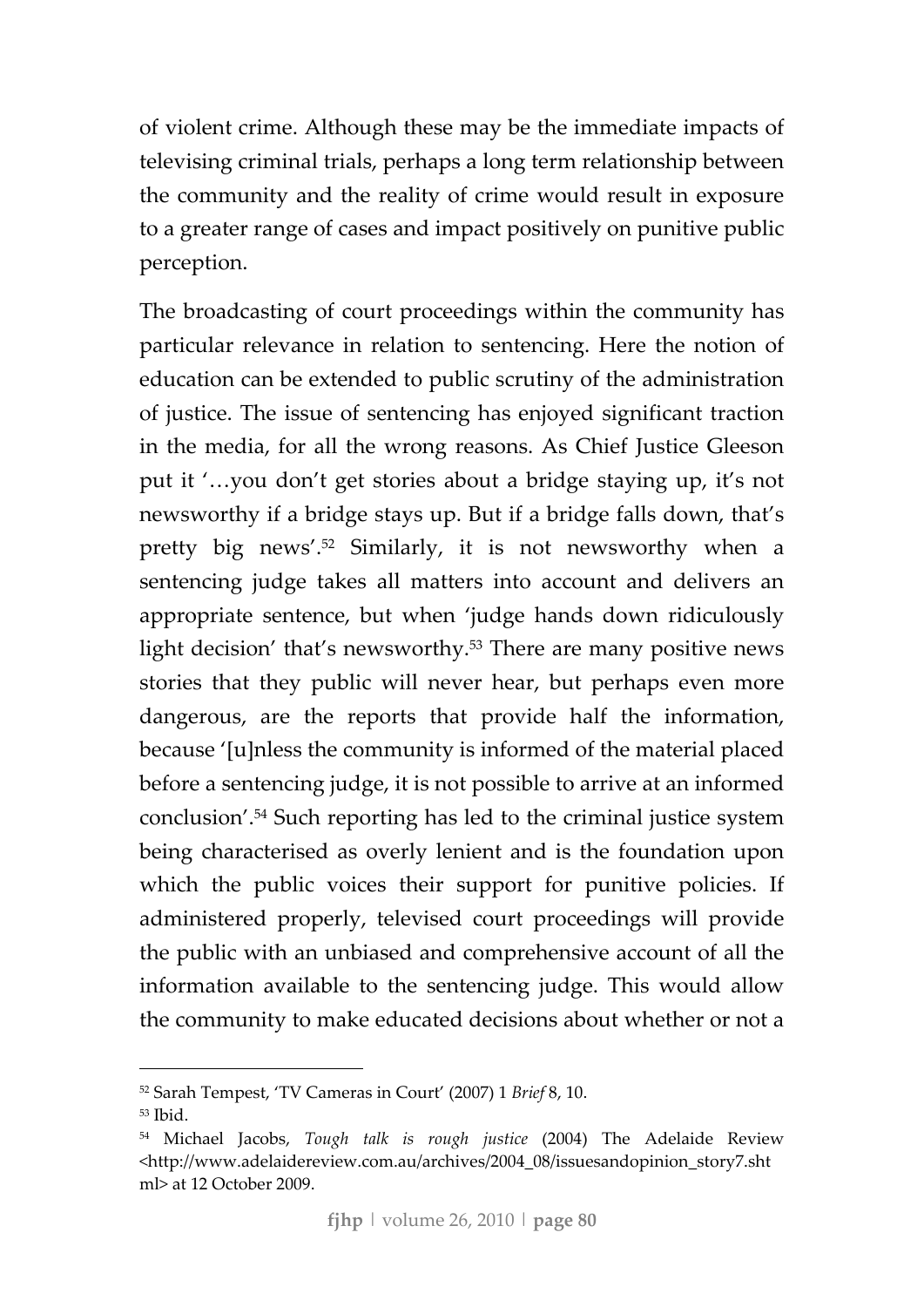particular sentence is justified. It is thought that this understanding will help to ease opinions that judges are too lenient and therefore diminish punitive attitudes. The recent case of R v Galffy55 is a good illustration of how this could work in practice. In this case a three year old boy was told repeatedly by his father not to answer the front door. Nevertheless, when the doorbell rang the boy ran to the door. Infuriated, his father kicked him against a wall with such force that his liver was ruptured. The matter went to trial and the sentencing judge handed down a suspended sentence. The community was outraged upon reading the media headlines 'toddler basher spared jail',<sup>56</sup> 'dad who split son's liver walks free<sup>'57</sup> and 'jail urged over violent child attack'.<sup>58</sup> It is not difficult to envisage the effect that such irresponsible reporting has on public confidence in the judiciary or punitive attitudes towards offenders. However, the media neglected to report the most vital considerations for the sentencing judge. These included the fact that the father was the sole breadwinner and that without this income his wife and son would have to rely on welfare payments. They would not be able to afford the mortgage repayments and would soon become homeless. This was an isolated incident which did not form a pattern of abuse and was unlikely to be repeated. The family was working intensely with Families SA and wanted the father to return home. It was concluded by the sentencing court that it was in the best interests

<sup>55</sup> [2009] SASC 261.

<sup>56</sup> Adelaide Now

<sup>&</sup>lt;http://search.news.com.au/search?us=ndmadelaidenow&sid=5006301&as=NEWS.H OME&ac =ADV&q=galffy> at 24 October 2009.

<sup>57</sup> Adelaide Now

<sup>&</sup>lt;http://search.news.com.au/search?us=ndmadelaidenow&sid=5006301&as=NEWS.H OME&ac =ADV&q=galffy> at 24 October 2009.

<sup>58</sup> ABC Australia

<sup>&</sup>lt;http://abcaustralia.com.au/news/stories/2009/07/20/2630901.htm?site=local> at 24 October 2009.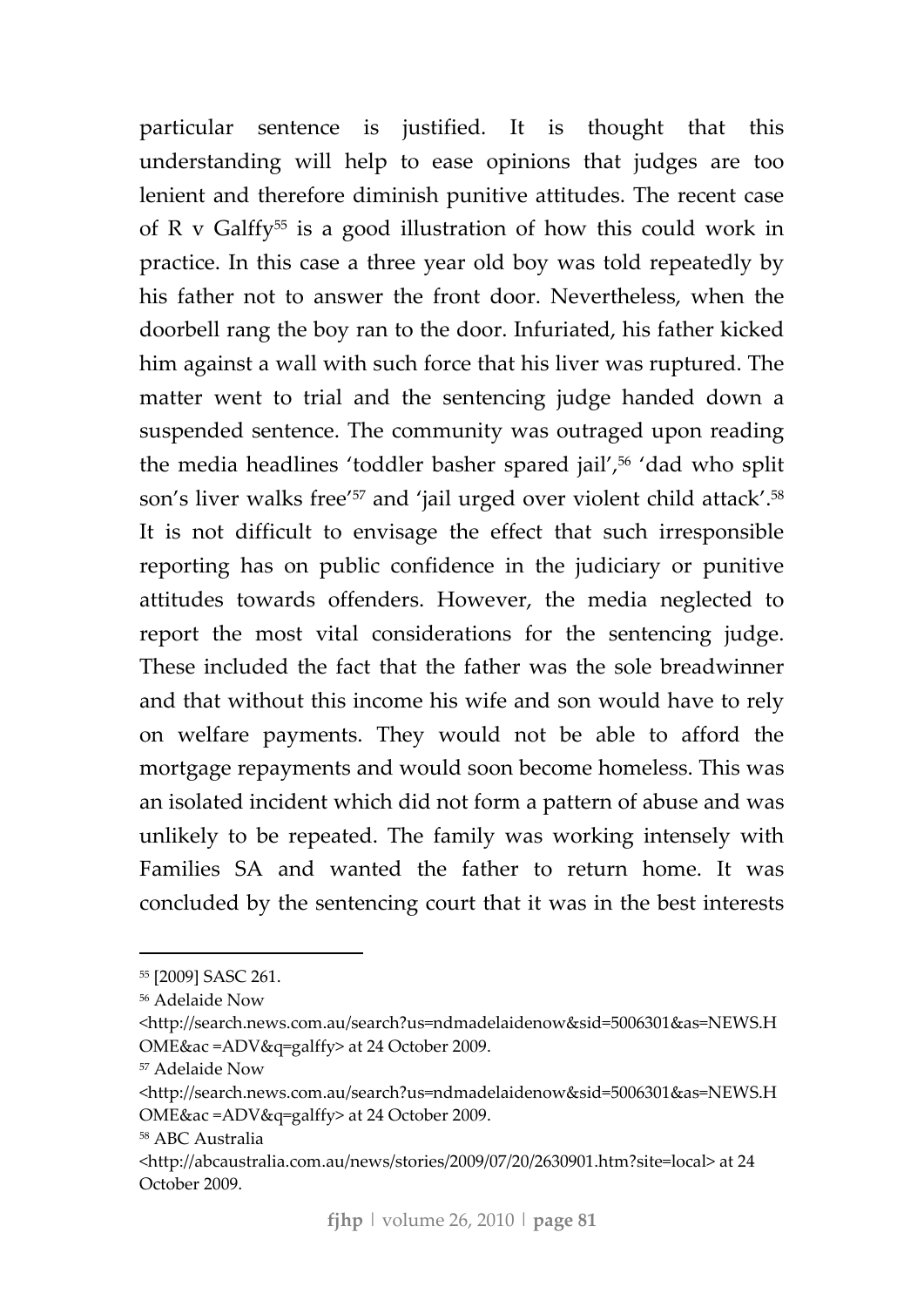of the child for the father not to be imprisoned. In the words of Justice Bleby 'as in all areas of sentencing, no one glove fits all. Sometimes, when all the circumstances are properly considered, the interests of the victim, and ultimately the interests of the community, require a merciful approach.'59 The televising of court proceedings would allow public access to the minds of the judiciary. In this way they would gain a realistic appreciation of the sentencing process and rethink their "lock em' up and throw away the key" approach.

In order for televised trials to allow public scrutiny of the sentencing process, the public must be engaged by the screening and have an adequate understand of what is being portrayed. This is a problem because court proceedings are often complex and incomprehensible to the lay observer. In the American context there is debate over whether trial footage should be presented as edited highlights or 'gavel to gavel', meaning 'unabridged airings of court proceedings'.60 Stepniak is of the opinion that the public is more likely to understand the nature and relevance of what they are observing if they are 'permitted to witness the most important segments of drawn-out proceedings'.<sup>61</sup> However, Mason points out that this approach is dangerous where the focus of edited highlights is on 'what is most interesting to the audience rather than what is most important to the proceedings'.62 Such an approach is likely to misrepresent the facts and lend support to the

<sup>59</sup> [2009] SASC 261 at [8].

<sup>60</sup> Paul Mason, *Court on Camera: Electronic Broadcast Coverage of the Legal Proceedings* (2001) Picturing Justice: The Online Journal of Law and Popular Culture <http://www.usfca.edu/pj/camera‐mason.htm> at 10 October 2009.

<sup>61</sup> Daniel Stepniak, 'Televising Court Proceedings' (1995) 10 *UNSW Law Journal* 488, 491.

<sup>62</sup> Paul Mason, *Court on Camera: Electronic Broadcast Coverage of the Legal Proceedings* (2001) Picturing Justice: The Online Journal of Law and Popular Culture <http://www.usfca.edu/pj/camera‐mason.htm> at 10 October 2009.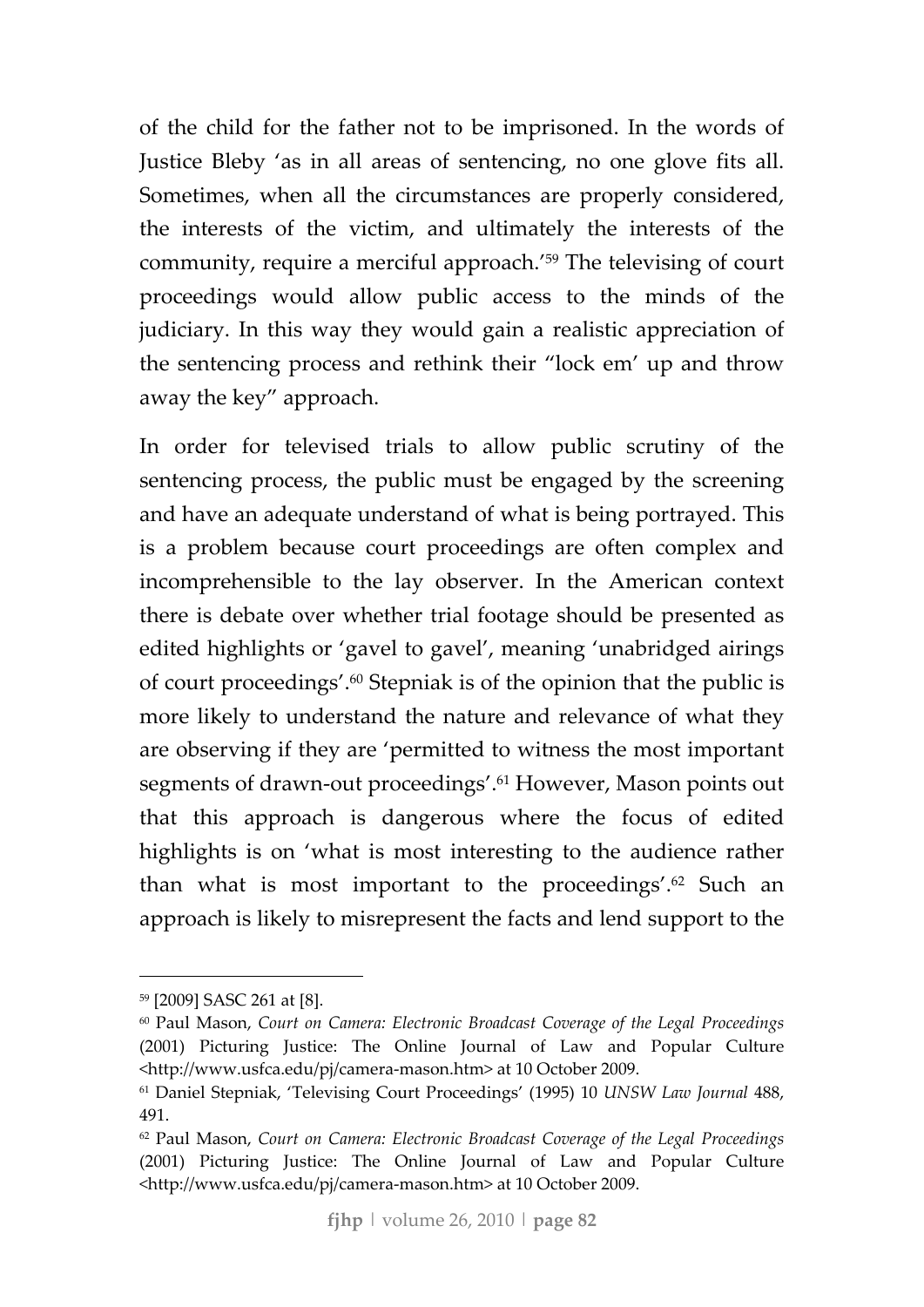representation of crime by the media, thus, increasing punitive public attitudes. In 1994, the United States Judicial Conference resolved to end the three year experiment of cameras in six federal courts for precisely this reason.63 Several judges commented that their decision would change if proceedings were broadcast gavel to gavel.64 But is this possible? Mason believes that 'television … is there to entertain' which will 'necessitate converting hours of legal argument and technicality into compulsive viewing'.65 Administrators of televised trials must find the right balance between stimulating the interest of the public and maintaining an accurate representation of the proceedings.

'Informed debate about the criminal justice system in Australia is currently hampered by the superficial treatment provided to criminal justice issues by the media, politicians and pollsters'.66 In order to move beyond knee‐jerk political reactions to increasingly punitive public perceptions, the Australian community needs to be educated first‐hand about the criminal justice system and the sentencing process. Televised court proceedings provide an accessible forum through which these aims may be achieved. However, 'the fine line between documentary and drama'67 may be impossible to balance.

### **Bibliography**

### *1. Articles/Books/Reports*

Hirst, Martin and Roger Patching, *Journalism Ethics: Arguments and*

<sup>63</sup> Paul Mason, *Court on Camera: Electronic Broadcast Coverage of the Legal Proceedings* (2001) Picturing Justice: The Online Journal of Law and Popular Culture <http://www.usfca.edu/pj/camera‐mason.htm> at 10 October 2009. <sup>64</sup> Ibid.

 $65$  Ibid.

<sup>66</sup> Lynne Roberts and David Indermaur, 'Predicting Punitive Attitudes in Australia' (2007) 14 *Psychiatry, Psychology and Law* 56, 62.

<sup>67</sup> Yvonne Jewkes, *Media and Crime* (2004) 155.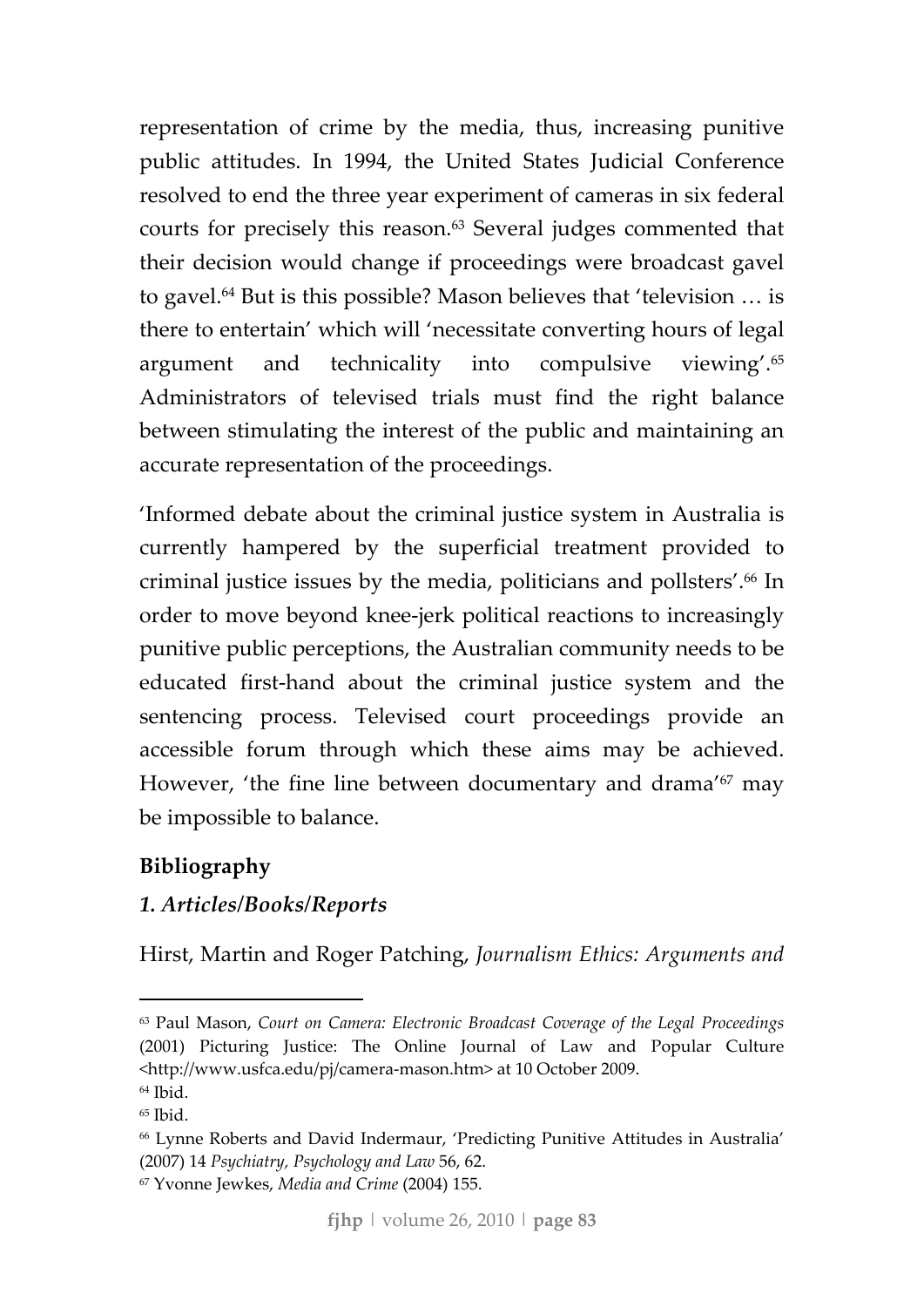*Cases* (2007) Oxford University Press <http://www.oup.com.au/orc/extra\_pages/higher\_education/hirst\_ and patching/ tv cameras in courts> at 14 October 2009.

Jewkes, Yvonne, *Media and Crime* (2004) 141.

Mason, Paul, *Court on Camera: Electronic Broadcast Coverage of the Legal Proceedings* (2001) Picturing Justice: The Online Journal of Law and Popular Culture <http://www.usfca.edu/pj/cameramason.htm> at 10 October 2009.

Roberts, Lynne and David Indermaur, 'Predicting Punitive Attitudes in Australia' (2007) 14 *Psychiatry, Psychology and Law* 56.

Stepniak, Daniel, 'Televising Court Proceedings' (1995) 10 *UNSW Law Journal* 488.

Tempest, Sarah, 'TV Cameras in Court' (2007) 1 *Brief* 8.

*2. Case Law*

R v Gallfy [2009] SASC 261.

### *3. Legislation*

*Serious and Organised Crime (Control) Act 2008 (SA).*

### *4. Other Sources*

ABC Australia <http://abcaustralia.com.au/news/stories/2009/07/20/2630901.htm?s ite=local> at 24 October 2009.

Adelaide Now <http://search.news.com.au/search?us=ndmadelaidenow&sid=5006 301&as=NEWS.HOME&ac =ADV&q=galffy> at 24 October 2009.

Guest, Debbie, *Put trials on the web says top judge* (2009) The Australian